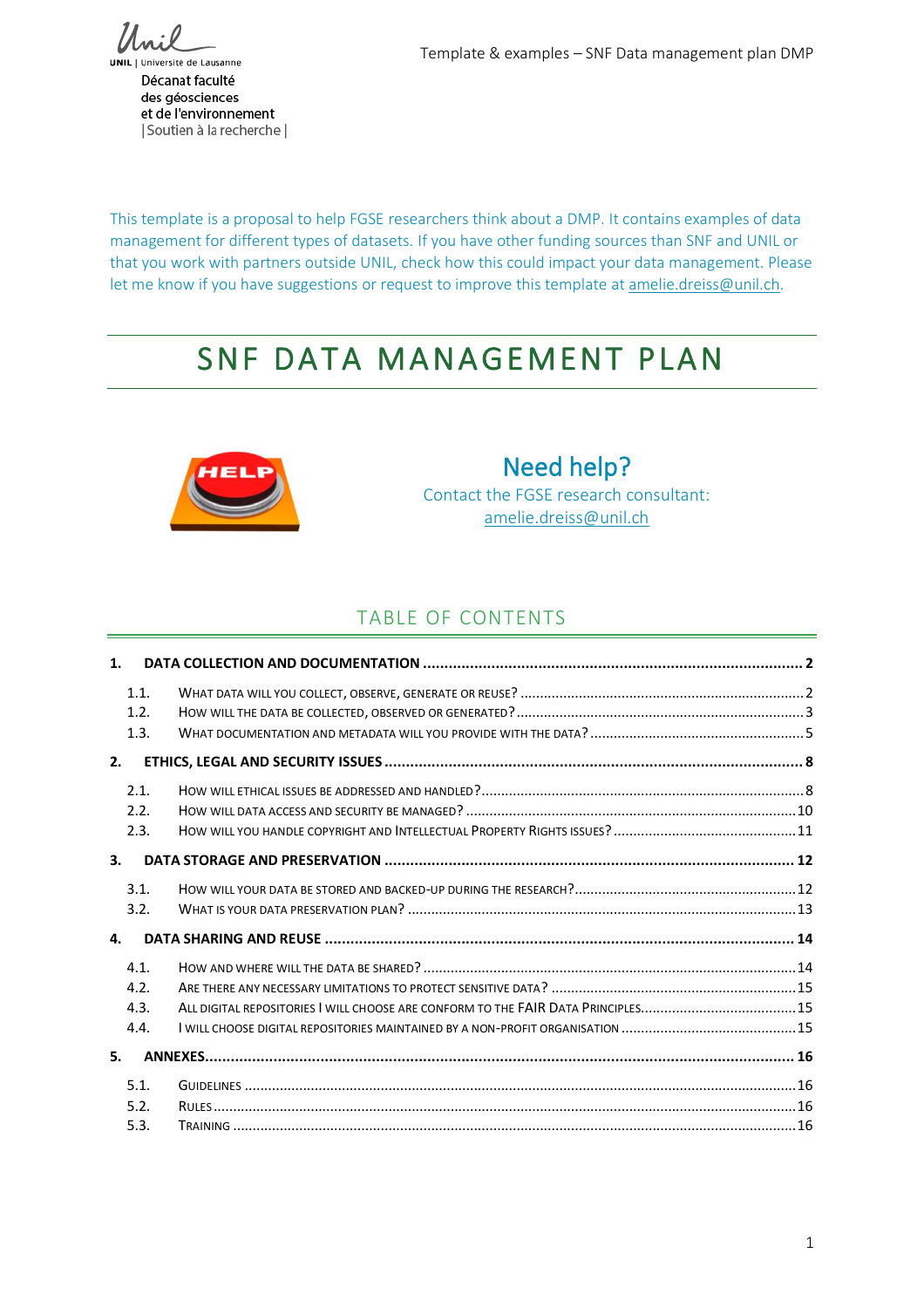Université de Lausanne UNI Décanat faculté des géosciences et de l'environnement Soutien à la recherche |

# 1. DATA COLLECTION AND DOCUMENTATION

### <span id="page-1-1"></span><span id="page-1-0"></span>1.1. WHAT DATA WILL YOU COLLECT, OBSERVE, GENERATE OR REUSE ?

[If the project comprises many datasets, you can present them in a table, and possibly precise for each dataset whether they are raw data, processed data, etc.]

A total of [x] datasets, listed below i[n Table 1,](#page-1-2) will be generated during the course of the project.

#### <span id="page-1-2"></span>TABLE 1 – Dataset types, format & volume

| #              | Dataset type                                                                                           | Data format                                              | Volume<br>(in KB, physical<br>space) | [possibly!]<br>Research objective &<br>Project stage |
|----------------|--------------------------------------------------------------------------------------------------------|----------------------------------------------------------|--------------------------------------|------------------------------------------------------|
| 1              | <b>Raw data:</b> Samples of , Recordings<br>Measures , Survey, Hand-written<br>notes, Archives, Codes  | Notebook,<br>specimens,<br>instrument specific<br>format |                                      |                                                      |
| $\overline{2}$ | <b>Secondary data: Purchased from,</b><br>extracted from  database                                     |                                                          | Not known at<br>this point           |                                                      |
| 3              | Processed data: Analysed data,<br>Simulated data, Interview<br>transcription, Image of, Measures<br>of |                                                          |                                      |                                                      |
| $\cdots$       | Converted data for storage/analyse:<br>Scan of Hand-written notes (Derived<br>from dataset $#x$ )      | .pdf, .jpeg                                              |                                      |                                                      |
|                | Final dataset for sharing:                                                                             | Pdf/A, mov, csv<br>(Archiving formats)                   |                                      |                                                      |
|                | $\cdots$                                                                                               |                                                          |                                      |                                                      |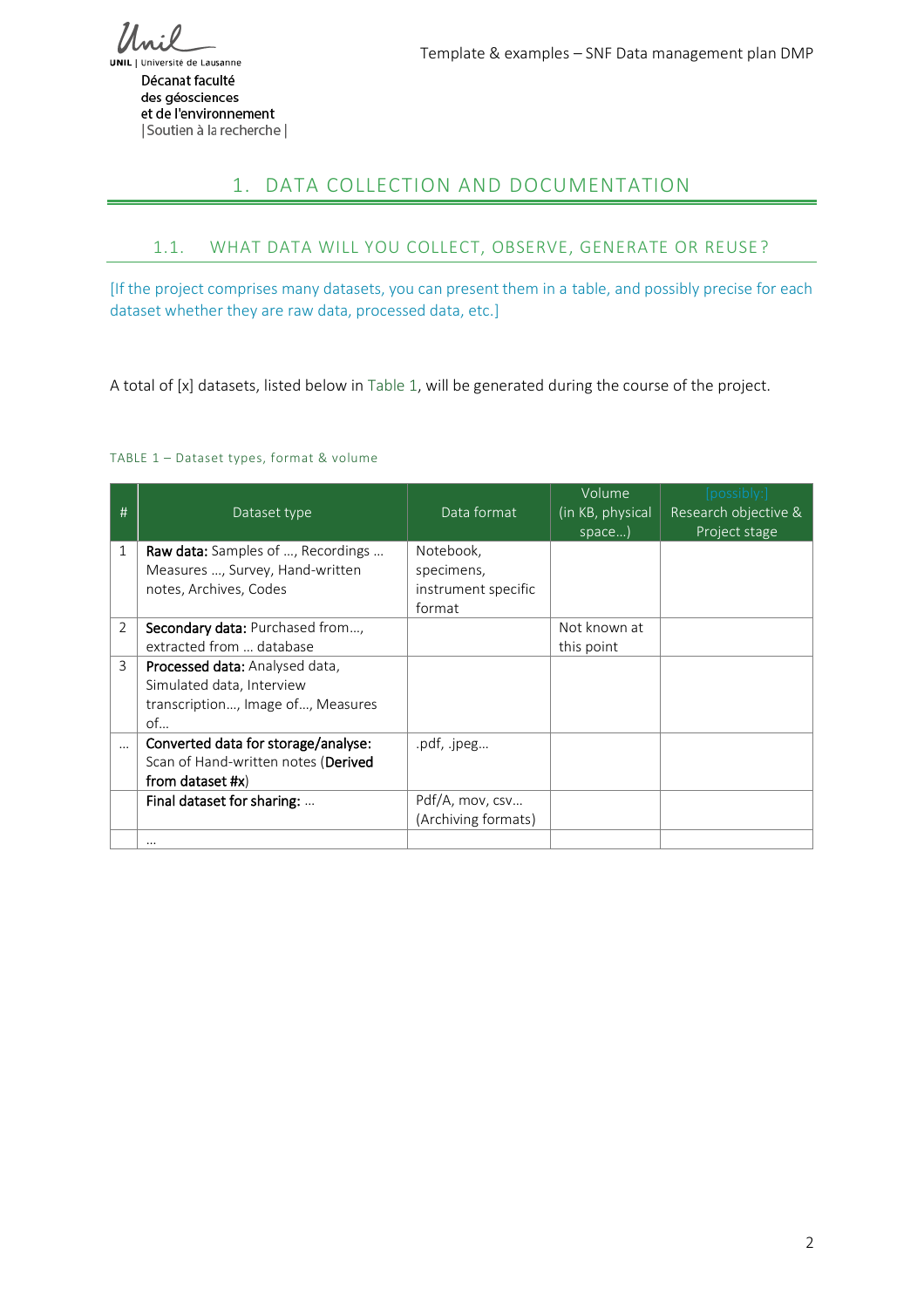Université de Lausanne Décanat faculté des géosciences et de l'environnement Soutien à la recherche |

#### 1.2. HOW WILL THE DATA BE COLLECTED, OBSERVED OR GENERATED?

<span id="page-2-0"></span>The research team will follow the guidance from the Unil Directives 4.2 (Intégrité scientifique) and 4.5 (Traitement et gestion des données de recherche) for research planification and data access.

#### [The collection details for each can possibly be presented in a table:]

Data standards, methodologies and quality assurance are described in the research plan and synthesized i[n Table 2](#page-2-1) below.

<span id="page-2-1"></span>TABLE 2 – Datasets collection methods, standards & dataset organisation [add possibly in Table: person/service in charge for each aspect Collection/Quality/Naming/Organisation]

| # | Collection tools /<br>methods                                                                                                                                                                                                | Collection standards                                                                                                                                            | Naming convention $1$                                                                                                                                                                                          | Organisation of<br>datasets                                                                        |
|---|------------------------------------------------------------------------------------------------------------------------------------------------------------------------------------------------------------------------------|-----------------------------------------------------------------------------------------------------------------------------------------------------------------|----------------------------------------------------------------------------------------------------------------------------------------------------------------------------------------------------------------|----------------------------------------------------------------------------------------------------|
|   | - Purchased by ,<br>Reused/Download<br>from ,<br>- Survey software,<br>transcripts of<br>semi-structured<br>interviews<br>- Photographed<br>with,<br>- Measured with<br>- Electronic Lab<br>Notebook (ELN)<br>Observation of | - According to<br>published protocol<br>(ref)<br>- Standard preparation<br>techniques<br>- According to<br>methodology<br>presented in the<br>proposal [part x] | Identification number for each<br>$\overline{\phantom{0}}$<br>specimen: xx(project<br>number) xx(observer) xx(sample)<br>File names: Project-Observer-<br>$\overline{\phantom{a}}$<br>YYYYMMDD-Versionx.format | - Placed in a box<br>labelled<br>Project place date<br>- Database<br>(FileMaker)<br>- File binders |

<sup>&</sup>lt;sup>1</sup> Check suggestions for naming rules on UNI[L Open Science website \(in French\).](https://www.unil.ch/openscience/files/live/sites/openscience/files/Donnees_de_recherche/Files/GC_Organiser_ses_donnees_Regles_Nommage_2019.pdf)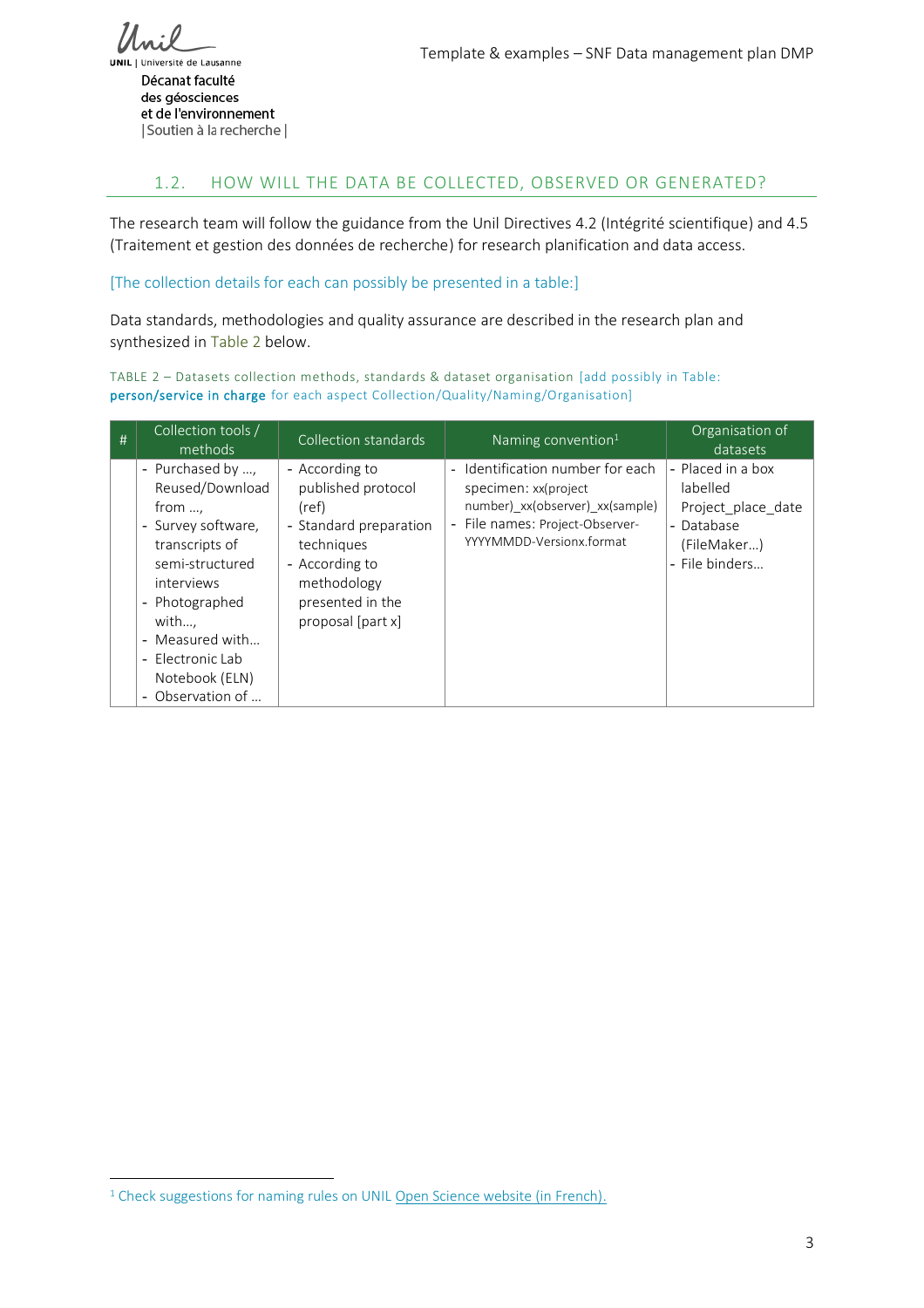Jniversité de Lausanne Décanat faculté des géosciences et de l'environnement Soutien à la recherche |

[The collection details can also be presented in a text:]

#### Data collection methods

Materials of dataset #x will be recorded using …

#### Quality assurance processes: standards & controls

Quality and consistency of #x data will be guaranteed through [the calibration of devices, repetition of experiments, repeated measures, appropriate controls, comparison with literature/internal standards/previous data, by verification and confirmation with an expert/peer review… ]. [brief description]. Any procedure that differs significantly from those in the published User's Guide will be separately documented. The calibration and reproducibility details of instruments will be stored with the collected data.

Follow-up and peer review of data: regular supervision and lab meetings will be used to ensure that procedures have been carried out correctly and that all data are properly recorded. [brief description]

#### File organization and versioning

For all generated digital files, we will use a **versioning**<sup>2</sup> method, creating data subsets distinguished by a subscript (v01, v02, etc). All versions of files will be kept.

Training (techniques & data management) for lab staff will be organized to ensure high quality data. PhD students and postdoctoral researchers will follow continuing education via regular workshops in Open Science, Data security & Data management at the [Graduate Campus](https://www.graduatecampus.ch/en/activities/) and at the [UNIL Ci.](https://www.unil.ch/ci/cours-personnel)

Organisation: Naming conventions, version control and folder organization will be under the responsibility of [x / each work package leader]. Guideline will be communicated to all team members. See section [1.3](#page-4-0) for details on dataset organisation and associated metadata.

<sup>&</sup>lt;sup>2</sup> Check suggestions for naming rules on UNI[L Open Science website \(in French\).](https://www.unil.ch/openscience/files/live/sites/openscience/files/Donnees_de_recherche/Files/GC_Organiser_ses_donnees_Regles_Nommage_2019.pdf)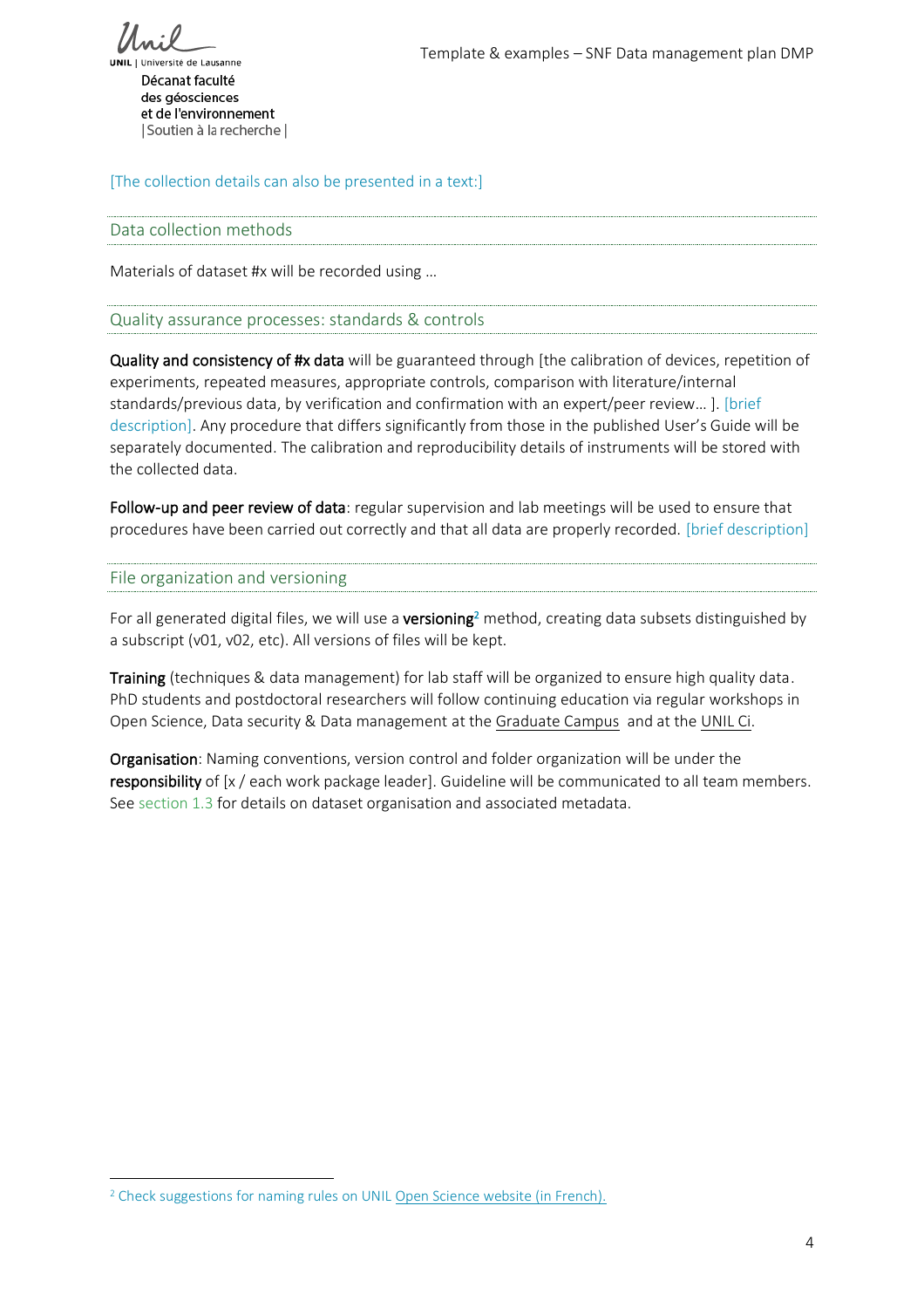ersité de Lausanne Décanat faculté des géosciences et de l'environnement Soutien à la recherche |

### <span id="page-4-0"></span>1.3. WHAT DOCUMENTATION AND METADATA WILL YOU PROVIDE WITH THE DATA?

It will be the responsibility of [x] to annotate the data with metadata. The PI will check [weekly during the field season, monthly otherwise…] with all participants to ensure data is being properly processed, and documented.

All the steps described below guarantee the data to be understood by other members of our research group and add contextual value to the dataset should it be reused in the future.

Digital Dataset:

The # datasets will be organized into a database placed in directories, organized as follows.

Database #x will be accompanied by a README file which will describe the directory hierarchy. It will describe: [specify]

Database #x will be accompanied by a « Record-Keeping working paper » describing the workflow (research processes, management of the research project, …).

Each final dataset will be accompanied by an INFO.txt file according to the metadata standards<sup>3</sup> (placed in the dataset storage directory and in archive deposit).

[ou] There are no agreed metadata standards for our data. We will follow the informal community best-practice standards (e.g. ref) of providing all calibration and reproducibility information for our measurements.

The metadata will describe:

- Title:
- Creator: [Last name, first name]
- Date:
- Subject: [Keywords]
- Description: [Text explaining the content of the data set and other contextual information needed for the correct interpretation of the data]
- Type: [dataset, image, audio, physical object, etc.]
- Format: [Details of the file format]
- Software/Device, Version, Precision, Calibration
- Identifier: [DOI, …]
- Dataset citation:
- Contact:
- Access rights: [closed access, embargoed access, restricted access, open access.]

Examples of metadata standards:

<sup>&</sup>lt;sup>3</sup> For archived and shared datasets, it is recommended to use **metadata standards** developed in your domain, compatible with your repository and Machine-readable. To find suitable standards, use for instance Research [Data Alliance Metadata Standards Directory](http://rd-alliance.github.io/metadata-directory/standards/) or [DCC Disciplinary Metadata.](http://www.dcc.ac.uk/resources/metadata-standards)

<sup>-</sup> Dublin Core Metadata: Interdisciplinary[, Dublincore generator](http://nsteffel.github.io/dublin_core_generator/)

Datacite Metadata: Interdisciplinary, [Datacite metadata generator.](https://doranum.fr/metadonnees-standards-formats/outils-creation-metadonnees/#datacite)

<sup>-</sup> Access to Geosciences/Biologiacl Collection Databases, [ABCD EFG](https://fairsharing.org/bsg-s001323)

<sup>-</sup> [ISO 19115:](http://www.dcc.ac.uk/resources/metadata-standards/iso-19115) internationally-adopted schema for describing geographic information and services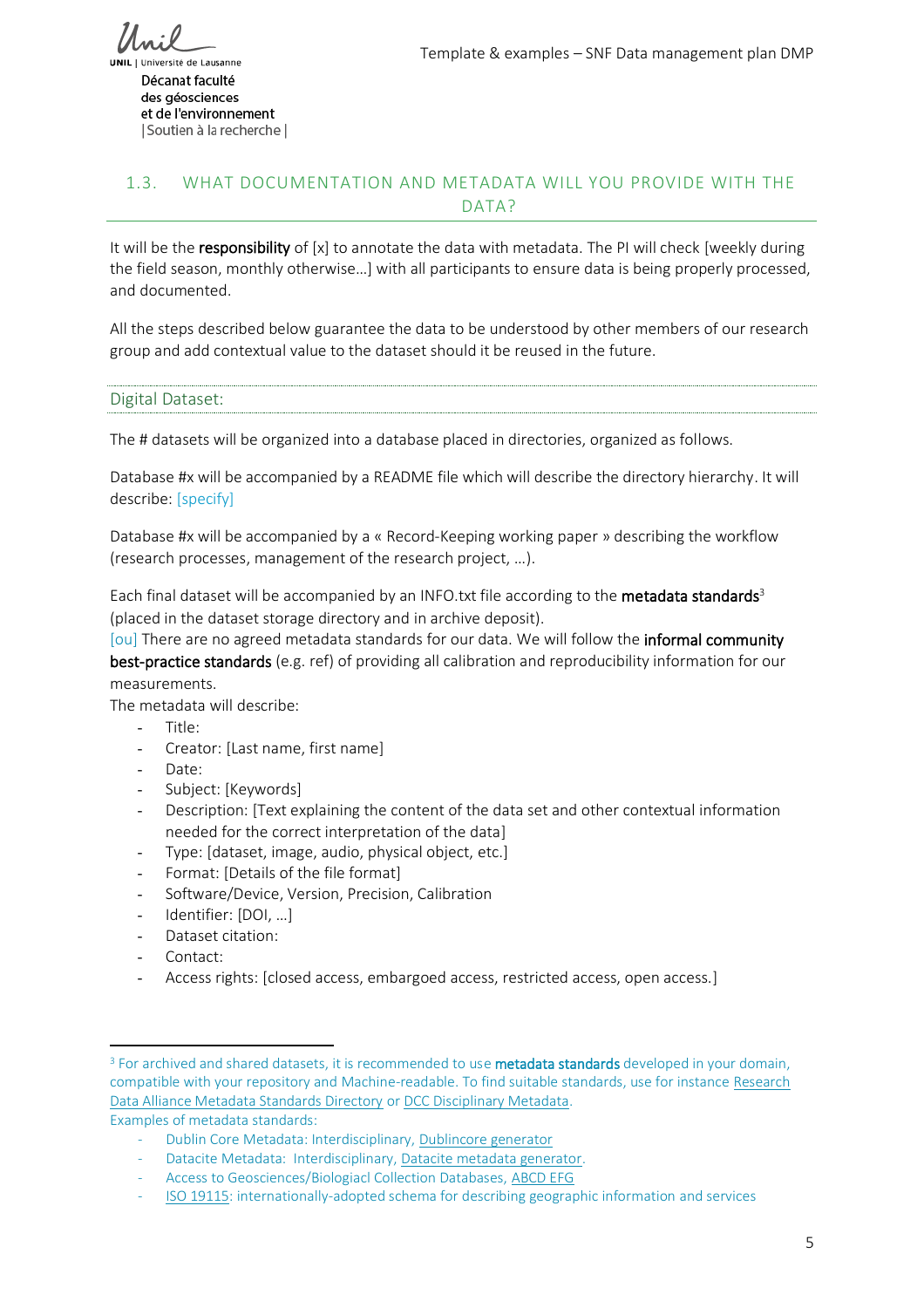Unil

**UNIL** | Université de Lausanne Décanat faculté des géosciences<br>et de l'environnement<br>| Soutien à la recherche | Template & examples – SNF Data management plan DMP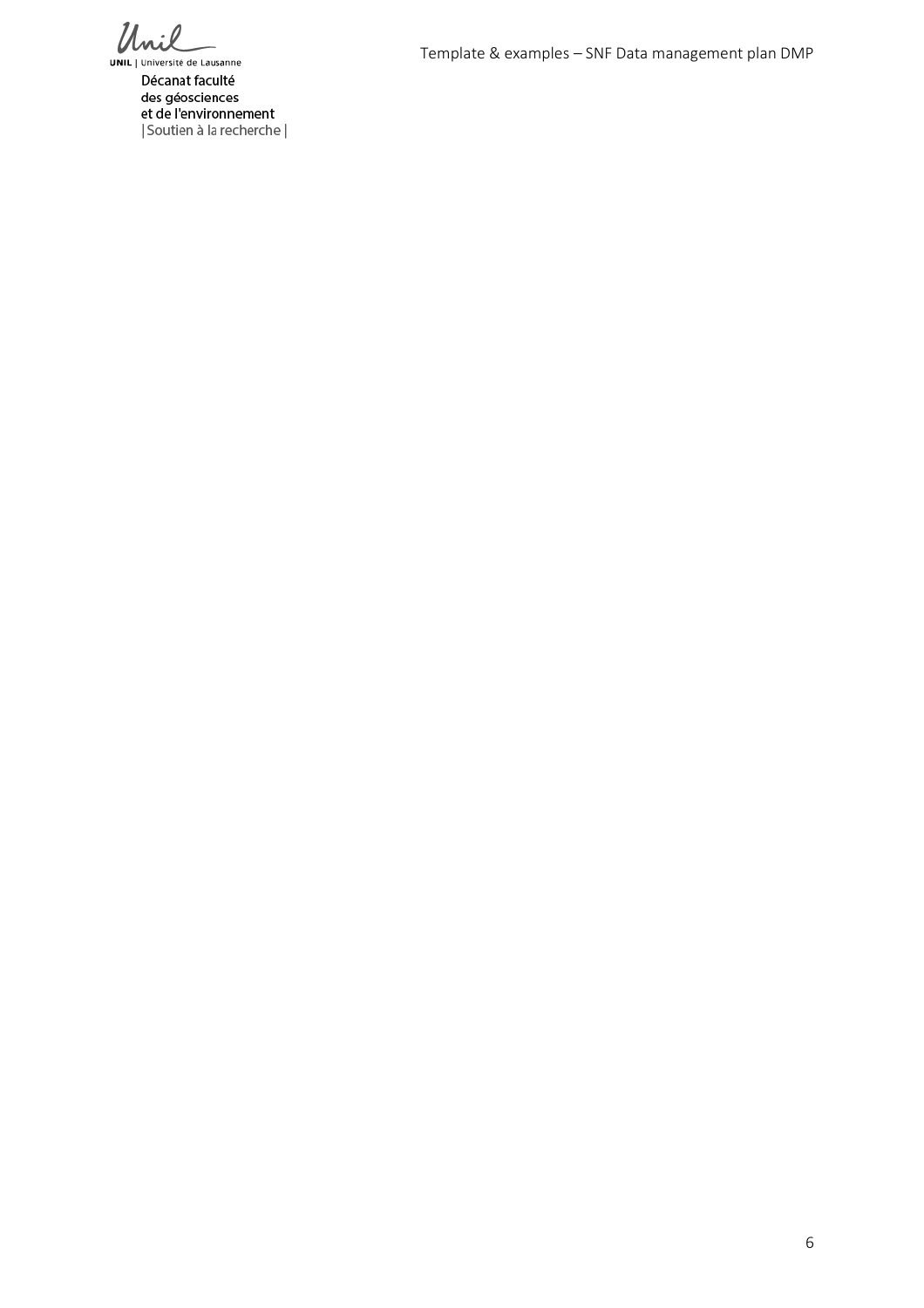niversité de Lausanne Décanat faculté des géosciences et de l'environnement Soutien à la recherche |

#### Specimens/collection:

The specimens from dataset #x will be placed [in a **box** with a label indicating the specimen number]. The specimen number will be directly written on the specimen (see [Table 2\)](#page-2-1).

Each specimen will be entered into the digital dataset #x associated with metadata, describing [the locality number, GPS coordinates, date of collection, name of collector, and date of entry into the catalogue, …]. This dataset will be easily searchable.

#### Images, lab measures:

Each file has associated embedded internal metadata produced automatically by the [device] and the computer program used to remote control the apparatus, including details on […]. All data produced would enable another researcher to reproduce images/measures of the specimen under the exact same conditions. Each measure/image will be included into the digital dataset #x with associated metadata [on the locality number, GPS coordinates, date of collection, name of collector, sample number, and date of entry into the catalogue].

#### Codes, models:

A text file will be produced alongside each version of each dataset, indicating [who ran the analysis, date of analysis, and what settings were used during the analysis]. The metadata will be written in text format and associated with each analysis by subject and version number. This allows any researcher to run the exact same analysis under the exact same conditions in the future.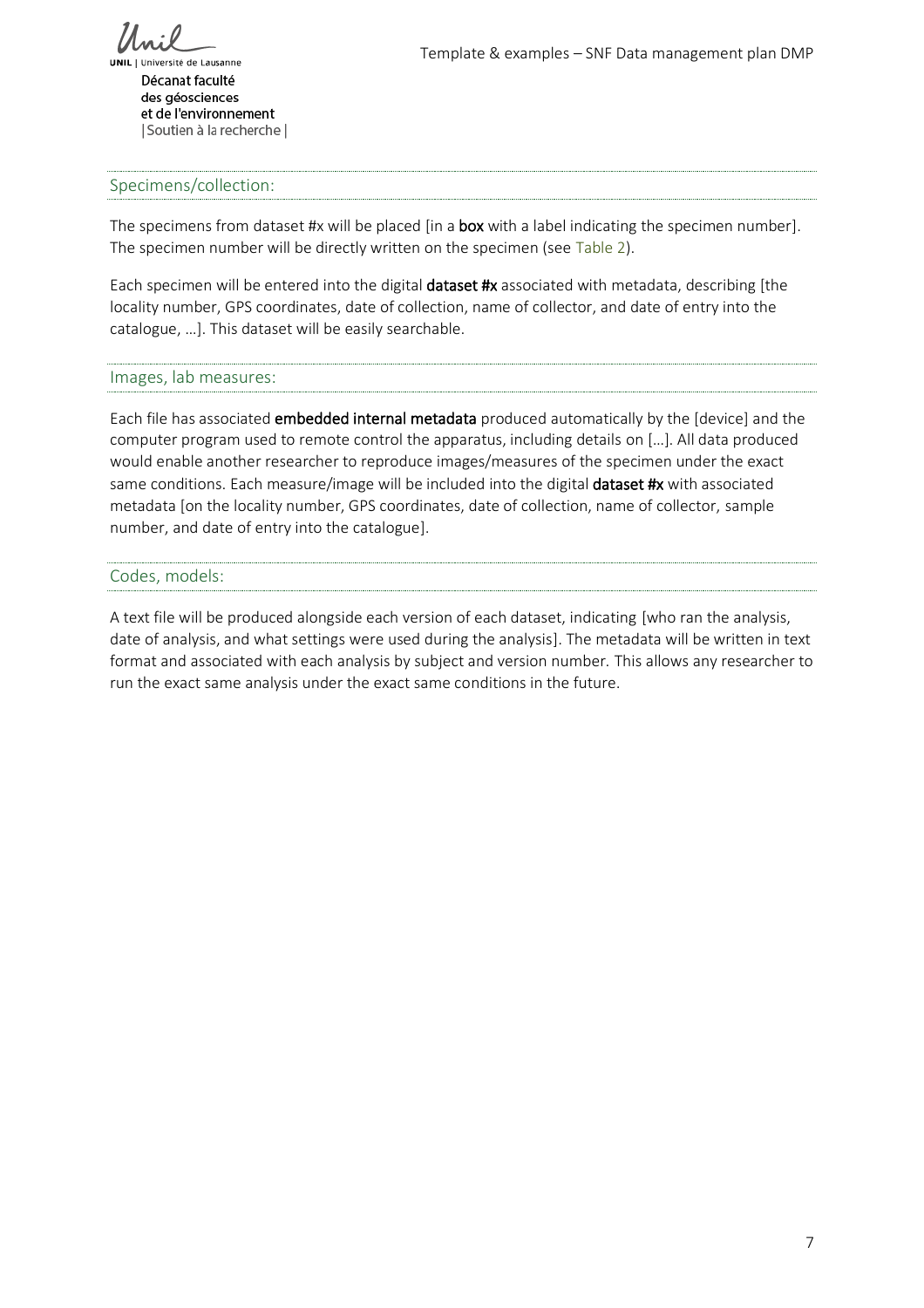ersité de Lausanne Décanat faculté des géosciences et de l'environnement Soutien à la recherche |

# 2. ETHICS, LEGAL AND SECURITY ISSUES

### <span id="page-7-0"></span>2.1. HOW WILL ETHICAL ISSUES BE ADDRESSED AND HANDLED?

#### <span id="page-7-1"></span>No ethical issues:

In the present study, there will be no human subject or human sample involved. There are no ethical issues in the generation of results from this project. All experimental practices will be transparently documented in case any ethical issues do arise.

The data are not subject to any confidentiality agreement, and do not concern any personal details requiring special protection, and no consent needs to be sought.

No permission is required to obtain or process the data.

#### Ethical and other authorisations:

The Dataset #x has been **obtained** by [...], and this transaction is documented in [...].

All research in this project takes place under a formal agreement between UNIL and [x] and has been approved by [x ministry, x authority]. All researchers participating in project fieldwork will obtain formal permissions from appropriate [x] authorities each time they travel to the country and go to specific field areas. As such, fieldwork also involves contact and permissions with local authorities.

The drilling operations will comply with all local and national regulations applicable at the sites of drilling, including aquifer cleanness and environmental noise.

As the project involves human subjects, it will be evaluated by the [Commission d'éthique de l'UNIL](https://www.unil.ch/cerunil/home.html) (CER-UNIL).

As the project completion requires human cells/tissues or the use of sensitive data related to health, it is in the framework of the LHR (Loi fédérale relative à la recherche sur l'être humain) and an ethical authorization will be obtained from the [cantonal ethics committee CER-VD.](http://www.cer-vd.ch/)

#### Measures to address ethical issues:

[You can provide ref to ethical charter in your domain<sup>4</sup>, by professional associations or scientific journals. The tool [DMLawTool](https://dmlawtool.ccdigitallaw.ch/) offers a decision tree to guide researchers through juridic aspects of research data ; it identifies possible solutions to copyright and data protection issues.

#### E.g. of measures:]

- Interviewees and focus group participants will be informed about the research and its purpose [possibly explain how].
- Participants will sign a written Consent form, as far as possible and according to the circumstances. We will make sure consent forms make provision for future sharing of data.

<sup>4</sup> e.g., from the [International Society of Ethnobiology,](http://www.ethnobiology.net/what-we-do/core-programs/ise-ethics-program/code-of-ethics/code-in-english/) [Swiss Ethnological Society,](http://www.seg-sse.ch/pdf/EDDT_Ethical%20Statement_of_the_SES.pdf) …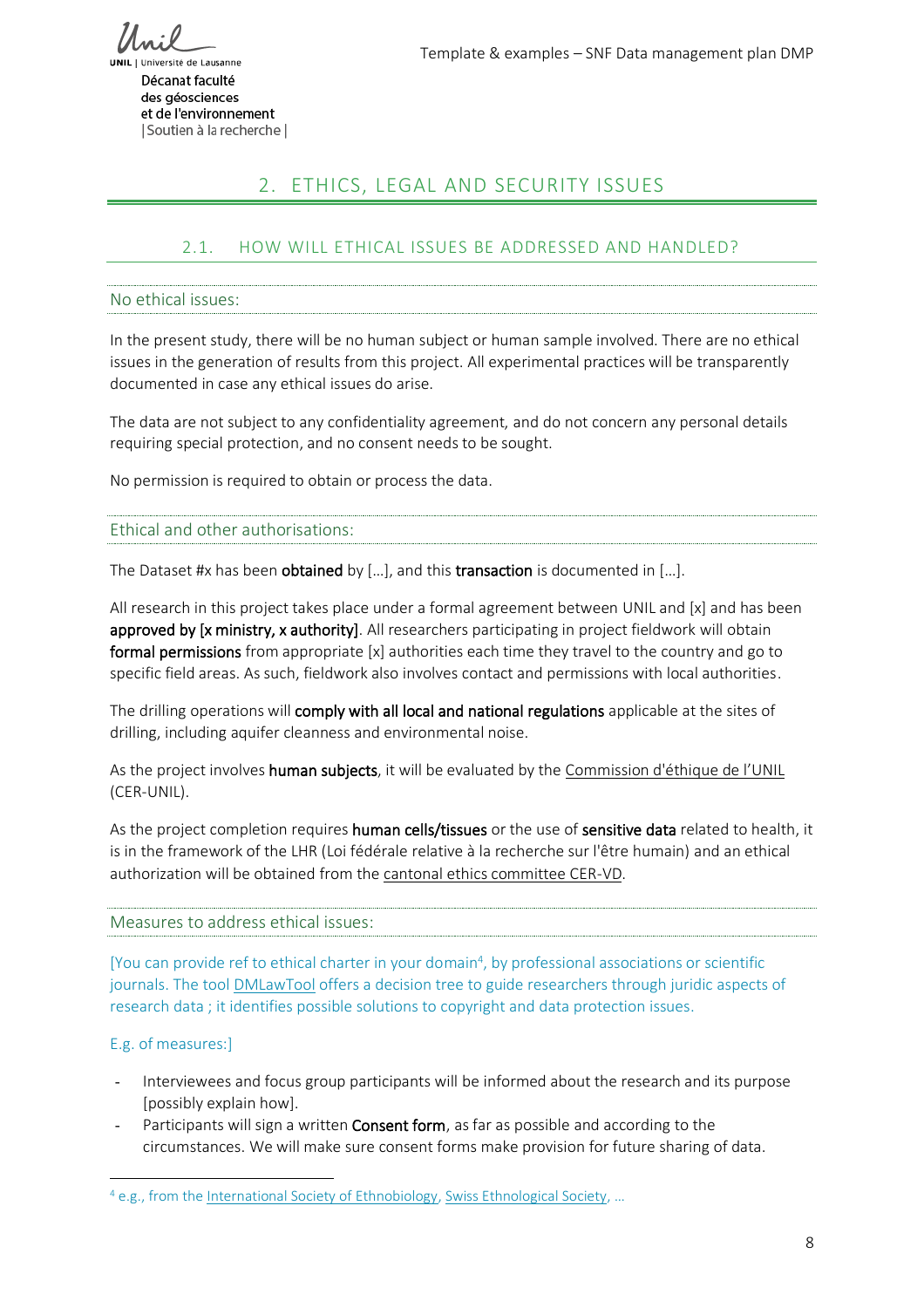Jniversité de Lausanne Décanat faculté des géosciences et de l'environnement Soutien à la recherche |

- Participants must give an oral informed consent in order for the interview/survey to continue.
- All personal data (from interviewees and focus group participants) will be **anonymized<sup>5</sup> in such a** way that it will be impossible to attribute data to specific persons.
- We will not be depositing .wav files as this would compromise that guarantee. However, anonymised transcripts of the interviews and focus groups will be deposited.
- All personal data will be **pseudonymized**. The correspondence table will be encrypted and access restricted to the project leader. All identifying information will be kept in a locked filing cabinet and not stored with electronic files.
- A confidentiality clause may be requested for some interviews with professionals. Depending on the explicit agreement of these interviewees, their anonymised interviews may or may not be made accessible.
- All sensitive **data will be encrypted<sup>6</sup>** and encryption keys will be managed only by [x].
- Field data will be stored on an encrypted hard drive.
- A storage space for sensitive data will be open at UNIL CI [voir [wiki-CI\]](https://wiki.unil.ch/ci/books/service-de-calcul-haute-performance-%28hpc%29/page/how-to-manage-sensitive-data-on-unil-nas)

### Measures to address conflict of interest:

The responsible person will inform the Dean of any financial interests that may interfere with their research activities, in accordance with Unil's Directive 4.2 (Scientific integrity).

Conflicts of interest will be declared in the SNSF application, in accordance with Art. 1.18 of the [General implementation regulations for the Funding Regulations.](http://www.snf.ch/en/funding/documents-downloads/Pages/regulations-general-implementation-regulations.aspx)

#### Measures to address individual security issues:

The PI assures that appropriate health and safety procedures conforming to relevant local/national guidelines/legislation are followed for staff involved in this project. Following the Faculty [Directive sur](http://www.unil.ch/gse/files/live/sites/gse/files/reglements/1718/Directive_terrain_FGSE_tous_defv4.pdf)  [la sécurité et les mesures de protection pour le travail de terrain, sous forme de guideline pour une](http://www.unil.ch/gse/files/live/sites/gse/files/reglements/1718/Directive_terrain_FGSE_tous_defv4.pdf)  [évaluation autonome et personnelle des risques,](http://www.unil.ch/gse/files/live/sites/gse/files/reglements/1718/Directive_terrain_FGSE_tous_defv4.pdf) the health and safety of all participants in the research (investigators, subjects involved or third parties) will be assessed and the necessary security measure will be taken.

For field work abroad, the research team will follow the guidance the GSE Faculty Directive [Travaux de](http://www.unil.ch/gse/files/live/sites/gse/files/reglements/1516/Directive_GSE_terrain_hors_Suisse_2015_def.pdf)  [recherche impliquant des déplacements à l'étranger.](http://www.unil.ch/gse/files/live/sites/gse/files/reglements/1516/Directive_GSE_terrain_hors_Suisse_2015_def.pdf)

<sup>5</sup> Th[e Amnesia](https://amnesia.openaire.eu/index.html) web application allows you to transform databases into anonymous datasets. It is available free of charge.

 $6$  [Cryptomator,](https://cryptomator.org/) an open source software recommended by UNIL-Ci, is a simple tool to encrypt files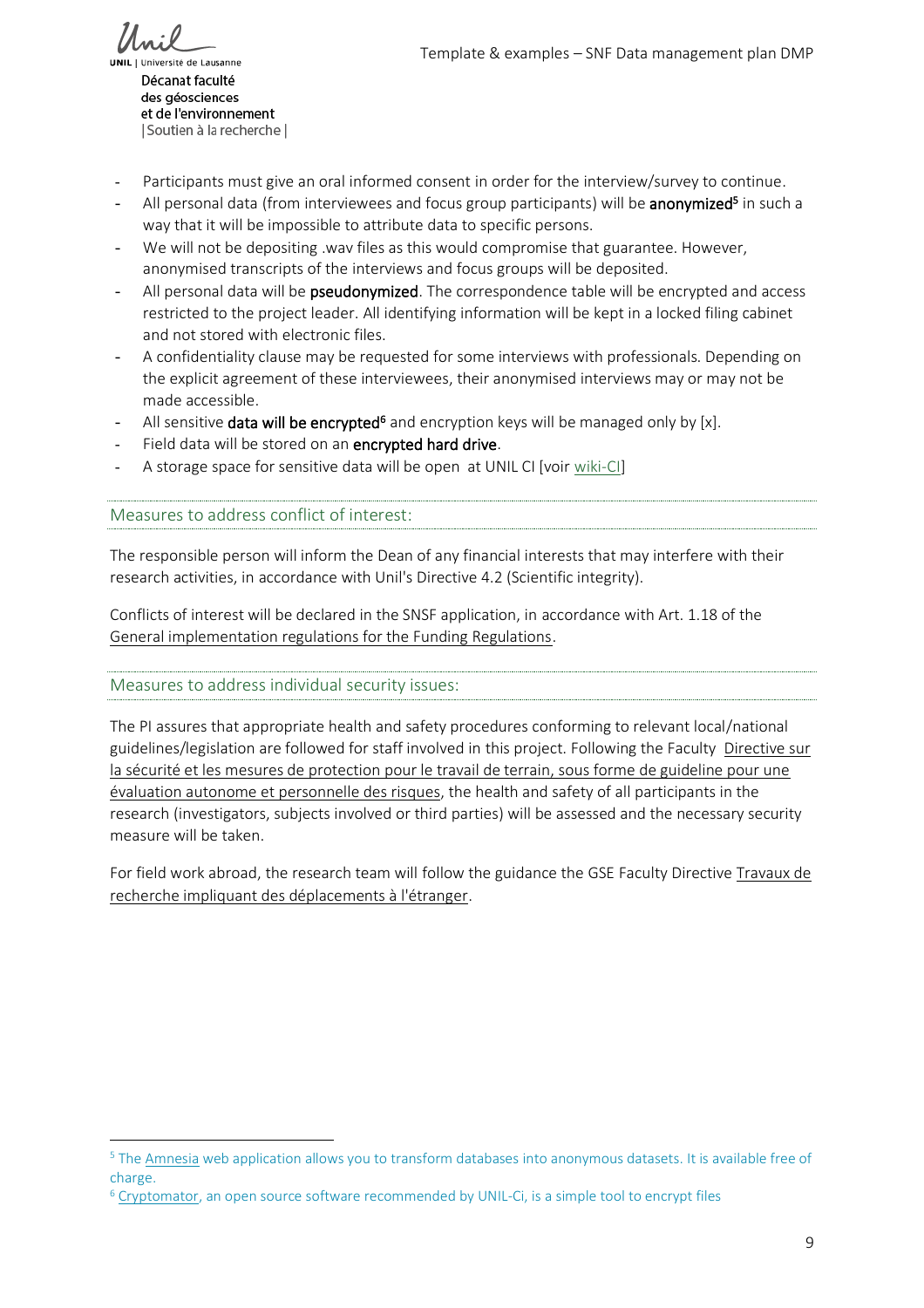ersité de Lausanne Décanat faculté des géosciences et de l'environnement Soutien à la recherche |

#### 2.2. HOW WILL DATA ACCESS AND SECURITY BE MANAGED?

<span id="page-9-0"></span>Data access and security management are described in [Table 3](#page-9-1) below.

[Do not hesitate to contact UNIL Ci at [helpdesk@unil.ch](mailto:helpdesk@unil.ch) before the start of the project to set up tools for sharing and storage security, adapted to your specific project (secured collaborative NAS space, generic account<sup>7</sup>...)]

<span id="page-9-1"></span>TABLE 3 – Risk assessment and security measures for data storage and access [add possibly in Table: person/service in charge for Storage, Access et Security]

| # | <b>Risk</b><br>assessment                                                                                                     | Confidentiality<br>/ risk level   | Storage<br>methods                                                                    | <b>Access</b><br>methods                                                                                                                                | Security [of data] and<br>protection [of personal<br>information] measures                                                                                                                                                                                                                                                                                                                                                                                                        |
|---|-------------------------------------------------------------------------------------------------------------------------------|-----------------------------------|---------------------------------------------------------------------------------------|---------------------------------------------------------------------------------------------------------------------------------------------------------|-----------------------------------------------------------------------------------------------------------------------------------------------------------------------------------------------------------------------------------------------------------------------------------------------------------------------------------------------------------------------------------------------------------------------------------------------------------------------------------|
|   | - Data loss<br>- Data theft<br>- Data<br>degradation<br>- Security of<br>subjects<br>- Disclosure of<br>sensitive data<br>$-$ | Low<br>÷.<br>Medium<br>High<br>÷. | - Premises [x]<br>- Laptop of [x]<br>- Server [x]<br>- Too early to<br>specify<br>$-$ | - Access to all<br>team members<br>without<br>restriction via<br>$\cdots$<br>- Access to<br>partners via<br>- Open access<br>via repository<br>[x]<br>- | Securing premises and<br>equipment (computers, storage<br>devices, servers, etc.) via single<br>sign-on, keys, access codes and<br>passwords <sup>8</sup><br>Backups of data, at regular<br>intervals and on at least three<br>different media<br>Regular updating of<br>environments, software and<br>computer programs<br>Checks on the authenticity and<br>integrity of files<br>Data encryption<br>Anonymization or<br>disidentification of confidential<br>or sensitive data |

#### [Examples of access and security management:]

Specimens from Dataset #x: The storing room (see sectio[n 3.1](#page-11-1) for details) has restricted access controlled by key-card entry. Only authorised persons are able to enter the storage area. This secures the specimens from any theft or disturbance.

Datasets #x do not contain confidential or sensitive data, and do not need any additional security measures to protect the data beyond what is delineated in sectio[n 3.1.](#page-11-1)

For dataset #x, we will use UNIL solutions for data storage and backup, described in sectio[n 3.1](#page-11-1) below.

Sensitive data management: see section [2.1](#page-7-1) above.

Data sharing between team member will be done via SwitchDRIVE and data transfer via SWITCHfilesender [\(Swich services\)](https://wwwfbm.unil.ch/wiki/si/start?id=en:public:documentation:services_switch)<sup>9</sup>.

<sup>7</sup> More information on UNIL Ci [: Comptes génériques](https://www.unil.ch/ci/generiques)

<sup>8</sup> Rules & advice from UNIL Ci [: Règles pour le mot de passe](https://www.unil.ch/ci/lang/fr/pid/89036)

<sup>&</sup>lt;sup>9</sup> If you another sharing tool, it is recommended to encrypt the sensitive datasets.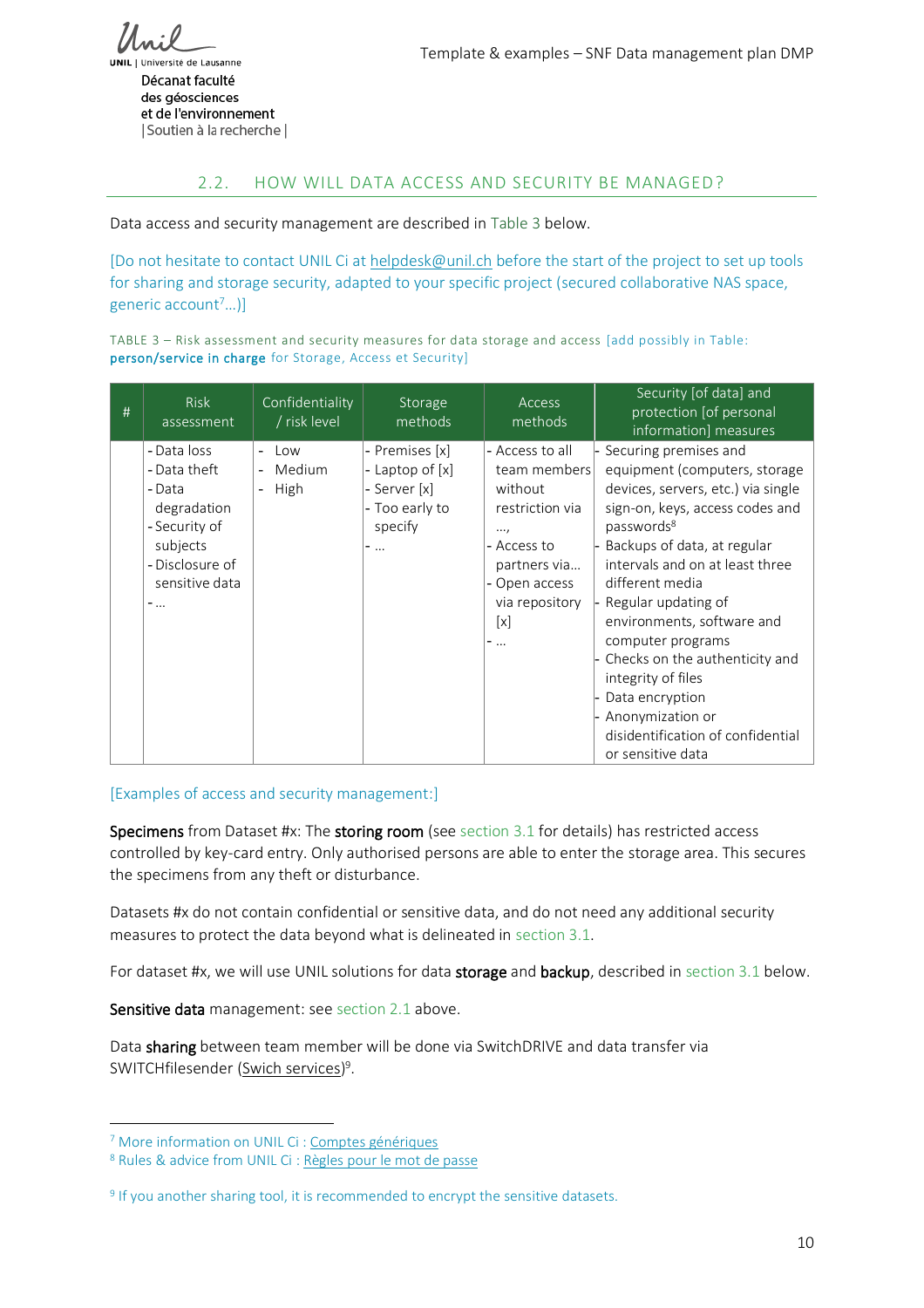versité de Lausanne Décanat faculté des géosciences et de l'environnement Soutien à la recherche |

### <span id="page-10-0"></span>2.3. HOW WILL YOU HANDLE COPYRIGHT AND INTELLECTUAL PROPERTY RIGHTS ISSUES?

The University of Lausanne holds the intellectual property rights to the data generated in this project and in the course of the professional activity as a UNIL collaborator of the project leader, according to the LUL (*Loi du 6 juillet 2004 sur I'Université de Lausanne*) <sup>10</sup> and the Directive 4.5 (*Traitement et*  gestion des données de recherche)<sup>11</sup>, while the authors of the data retain their copyright.

[This means that for any use other than scientific and academic purposes, UNIL approval is necessary (e.g. for patenting and commercialization). If multiple institutions are involved, please discuss the property issue with your partners.]

[Examples of copyright management:]

Our study should not provide concern for commercial and **patenting** issues. If this is not the case, we will contact the UNIL office for technology transfer [\(PACTT\)](https://www.pactt.ch/sample-page/about-pactt/). [If you cannot share particular data because of commercial and patenting concerns, please contact the PACTT and explain the specific constraints.]

This project is being carried out in collaboration with an industrial partner. The intellectual property rights are set out in the collaboration agreement [x].

We will promote sharing and unlimited use of the data that we produced using explicit licences. For sharing our data, we will use the Creative common licence<sup>12</sup> CC BY - Attribution (so that the data set to get properly cited) or CC BY-NC (if we realise that the data has the potential for commercial purposes and that we intend to perform this development).

<sup>10</sup> Art. 70[, https://prestations.vd.ch/pub/blv-](https://prestations.vd.ch/pub/blv-publication/actes/consolide/414.11?key=1583132681379&id=d058f36a-66d6-487b-820d-529dbdad74d8)

[publication/actes/consolide/414.11?key=1583132681379&id=d058f36a-66d6-487b-820d-529dbdad74d8.](https://prestations.vd.ch/pub/blv-publication/actes/consolide/414.11?key=1583132681379&id=d058f36a-66d6-487b-820d-529dbdad74d8) See also [Data ownership on UNIL website.](https://www.unil.ch/openscience/en/home/menuinst/open-research-data/conformite--exigences/propriete-des-donnees-a-lunil.html)

<sup>11</sup> Art 5,<https://www.unil.ch/central/files/live/sites/central/files/textes-leg/4-rech/dir4-5-donnees-rech2.pdf>

<sup>12</sup> To choose a licence, se[e https://creativecommons.org/share-your-work/](https://creativecommons.org/share-your-work/) or [UNIL website on Licence of use](https://www.unil.ch/openscience/en/home/menuinst/open-research-data/conformite--exigences/licences-dutilisation.html)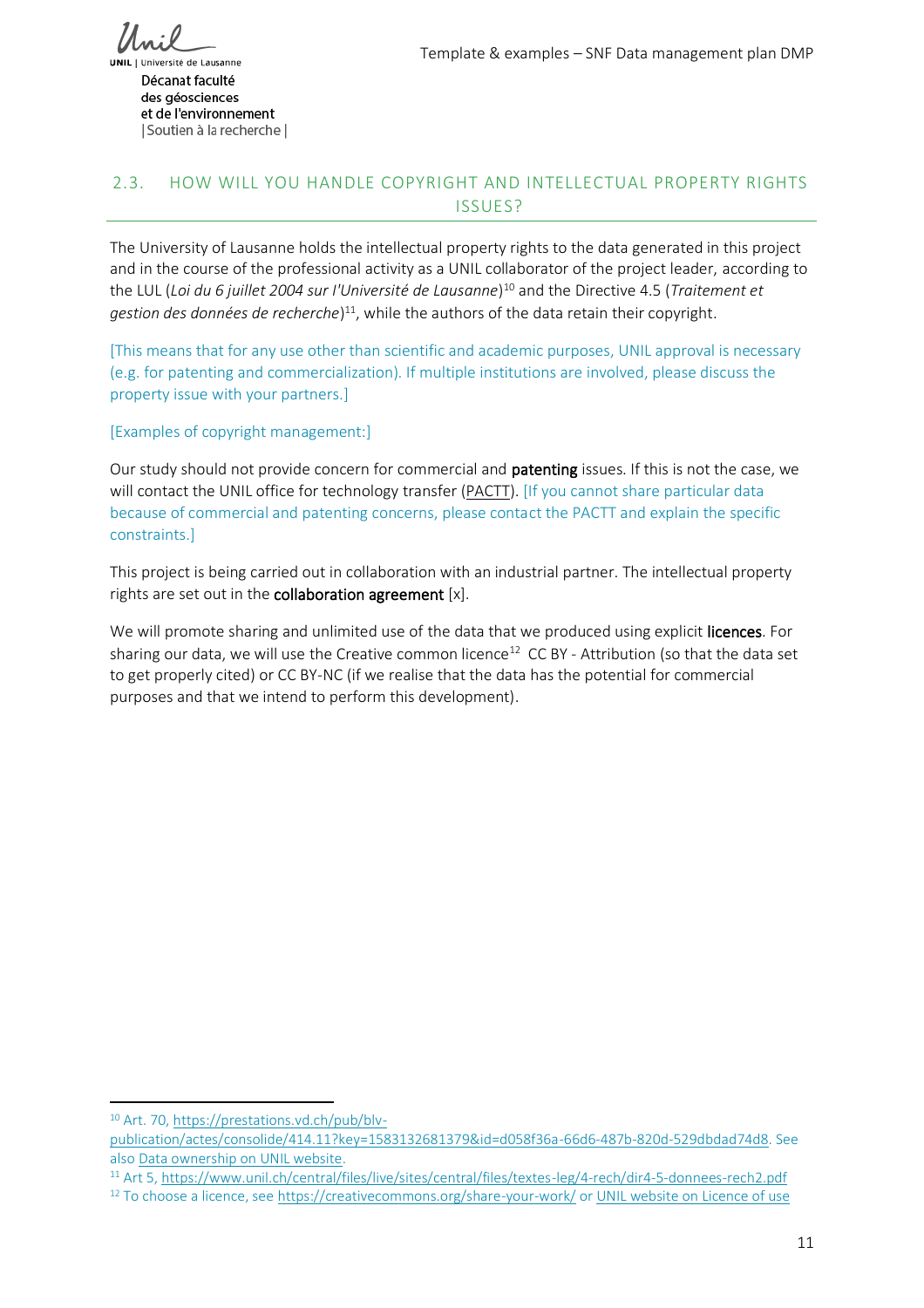versité de Lausanne Décanat faculté des géosciences et de l'environnement Soutien à la recherche |

# 3. DATA STORAGE AND PRESERVATION

### <span id="page-11-1"></span><span id="page-11-0"></span>3.1. HOW WILL YOUR DATA BE STORED AND BACKED-UP DURING THE RESEARCH?

Appropriate data storage and back-up is the responsibility of [x].

#### Specimens/collection:

Specimens from dataset #x: Enough space has been allocated in the [premise] to ensure safe storage under controlled environmental conditions [specify].

#### Digital Dataset:

[See UNIRIS page "[Current storage of research data](https://www.unil.ch/openscience/home/menuinst/open-research-data/gerer-les-donnees-de-recherche-research-data-management/stockage--securite.html)". See also UNIL Ci tools "[Sécuriser son poste de](https://www.unil.ch/ci/home/menuinst/catalogue-de-services/sauvegardes-et-securite/securite-du-poste-de-travail/page-1/securiser-son-poste-de-travail.html)  [travail](https://www.unil.ch/ci/home/menuinst/catalogue-de-services/sauvegardes-et-securite/securite-du-poste-de-travail/page-1/securiser-son-poste-de-travail.html)"<sup>13</sup>, especially Special measures to be taken if you use a laptop that you regularly move or if you telework [\(directive 1.40\)](https://www.unil.ch/central/files/live/sites/central/files/textes-leg/1-ress-hum/dir1-40-teletravail.pdf), such as [FileVault](https://support.apple.com/fr-ch/HT204837) (disc encryption for Mac), [BitLocker](https://support.microsoft.com/fr-fr/help/4028713/windows-10-turn-on-device-encryption) (disc encryption for Windows)[, VPN crypto](https://www.unil.ch/ci/home/menuinst/catalogue-de-services/reseau-et-telephonie/acces-hors-campus-vpn.html) (safe internet connection if you are outside the UNIL network)]

Data on computers from dataset #x will be automatically saved every 15 min by [UNIL CrashPlan.](https://www.unil.ch/ci/fr/home/menuinst/catalogue-de-services/sauvegardes-et-securite/sauvegarde-poste-de-travail.html) This service is free for UNIL staff. Duplicate secondary back-ups of important files will be placed on Switchdrive (a cloud-based backup).

The dataset #x will be stored using [Division calcul et soutien à la recherche](https://www.unil.ch/ci/dcsr) – DCSR (UNIL Ci) resources. Two copies of the dataset, with volumes of [x GB] will be secured. The estimated direct cost will be […CHF/TB/year, i.e. …CHF/year]. [see UNIL Ci (DCSR) direct costs 1 [here.](https://www.unil.ch/ci/home/menuinst/calcul--soutien-recherche/couts-operationnels.html) These costs can be included in SNF Research Costs: "Computing and storage". Se[e General Implementation Regulation 2.12\]](http://www.snf.ch/SiteCollectionDocuments/snsf-general-implementation-regulations-for-the-funding-regulations-e.pdf#%5B%7B%22num%22%3A30%2C%22gen%22%3A0%7D%2C%7B%22name%22%3A%22XYZ%22%7D%2C69%2C167%2C0%5D). The Ci service at UNIL provides appropriate protection of data, including the confidentiality and integrity of the data. The Ci will not modify or transmit the data except in accordance with Swiss law and in cases of assistance and prevention of technical problems. For information security, UNIL follows international standards: ISO 27001 - International information security standard [\(https://www.itgovernance.co.uk/iso27001\)](https://www.itgovernance.co.uk/iso27001).

<sup>13</sup> Other security tools from UNIL Ci: [Sauvegarde et sécurité](https://www.unil.ch/ci/securite)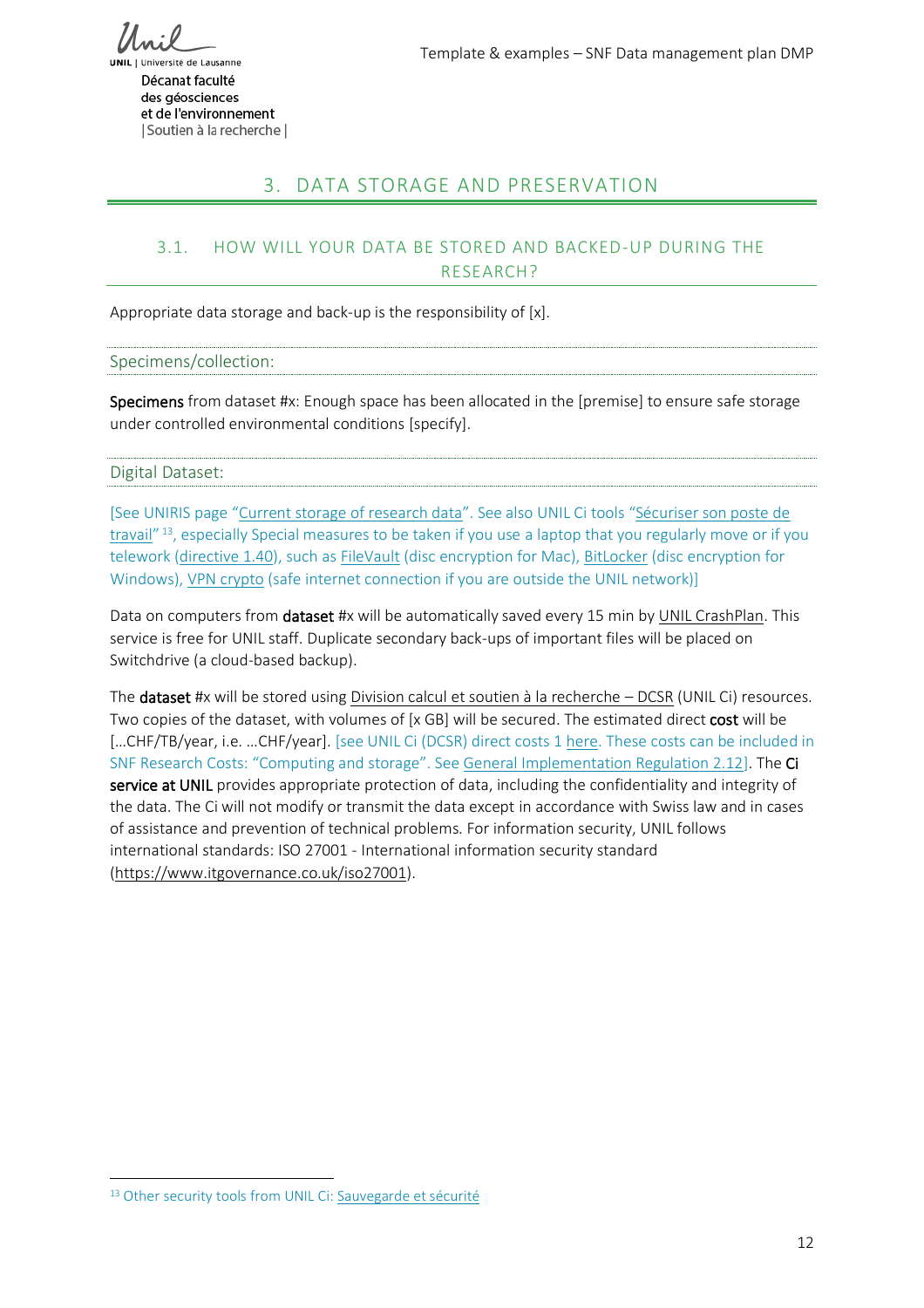rsité de Lausanne Décanat faculté des géosciences et de l'environnement Soutien à la recherche |

### 3.2. WHAT IS YOUR DATA PRESERVATION PLAN?

<span id="page-12-0"></span>The data to be preserved long-term after completion are datasets #x-y. We will archive data 10 years after publication according to UNIL standards (Directive 4.2 art. 2.4<sup>14</sup>). [cf. "[long-term storage](https://www.unil.ch/openscience/home/menuinst/open-research-data/gerer-les-donnees-de-recherche-research-data-management/stockage--securite.html)" or LTS at UNIL]

#### Digital Dataset:

We will deposit dataset #x via our selected open repositories [e.g., [SwissUbase,](https://info.swissubase.ch/) Zenodo, Dryad, Github]. This repository fulfils the requirements from the domain journals and the SNF (non-profit and providing FAIR<sup>15</sup> data) and will ensure longevity of the dataset in the long-term. In addition, our chosen data storage facility (see sectio[n 3.1\)](#page-11-1) retains primary and secondary research data supporting published articles for at least [# years] after publication.

The estimated cost will be [x CHF]. [Zenodo: free, up to 50GB. Dryad: see [costs\]](https://datadryad.org/stash/faq)

[Or:] We will find a data repository appropriate to our domain on a later stage [specify], using [re3data.org registry.](https://www.re3data.org/)

For dataset #x, we will use  $[...]$  file formats<sup>16</sup> for data sharing to ensure a file's preservation and reusability.

#### Specimens/collections:

As requested by standard practice in the domain, dataset #x, [comprising all material described, figured or mentioned in the text of a scientific publication…] will be deposited in a permanent archive [University, Museum, Library…] that ensures open access of material to future researchers [during x years].

Samples will be stored in the central Institute Facility for at least 10 years after the end of the project.

The estimated cost will be [x CHF].

<sup>&</sup>lt;sup>14</sup> "Le chef de projet doit veiller à ce que les données de base produites dans le cadre de la recherche soient conservées en sécurité pendant au moins dix ans après l'achèvement de l'étude. En cas de départ de l'institution, il doit s'assurer d'une conservation appropriée des données."

<https://www.unil.ch/central/files/live/sites/central/files/textes-leg/4-rech/dir4-2-integrite-scientifique3.pdf> <sup>15</sup> Findable, Accessible, Interoperable, and Re-usable, see explanation on SNF [Open research data website](http://www.snf.ch/en/theSNSF/research-policies/open_research_data/Pages/default.aspx#FAIR%20Data%20Principles%20for%20Research%20Data%20Management)

<sup>&</sup>lt;sup>16</sup> See recommended formats for data preservation: [Archiving formats, UNIL guide](https://www.unil.ch/openscience/home/menuinst/open-research-data/gerer-les-donnees-de-recherche-research-data-management/archivage--partage.html)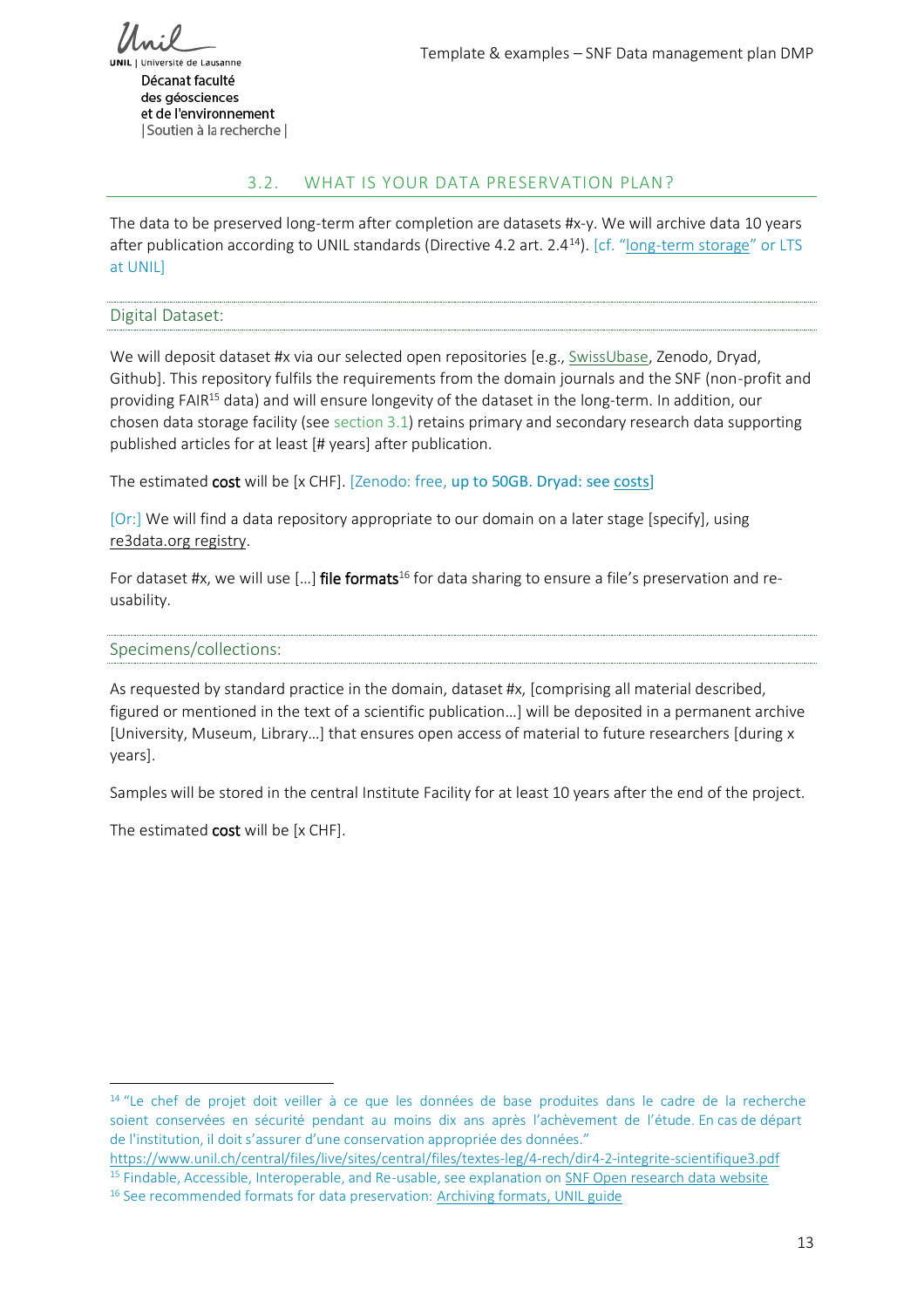ersité de Lausanne Décanat faculté des géosciences et de l'environnement Soutien à la recherche |

# 4. DATA SHARING AND REUSE

<span id="page-13-0"></span>[It is possible to include in SNF Research Costs: "Material costs: Costs for granting access to research data (Open Research Data)" see [General Implementation Regulation 2.13](http://www.snf.ch/SiteCollectionDocuments/snsf-general-implementation-regulations-for-the-funding-regulations-e.pdf#%5B%7B%22num%22%3A32%2C%22gen%22%3A0%7D%2C%7B%22name%22%3A%22XYZ%22%7D%2C140%2C696%2C0%5D), generally max=10'000 CHF. For instance for data anonymisation, data organisation, etc.]

### 4.1. HOW AND WHERE WILL THE DATA BE SHARED?

<span id="page-13-1"></span>Repositories making datasets available.

Data from dataset #x will be shared [date / at the time of publication] via the data repository (see section [3.2\)](#page-12-0). Appropriate metadata (see sectio[n 1.3\)](#page-4-0) will be associated with the dataset.

Premises making Specimens/collections available

Access to the **Specimens** from dataset #x in the archive (see sectio[n 3.2\)](#page-12-0) will be managed by [...], [stage/ at the time of publication]. Corresponding metadata (see sectio[n 1.3\)](#page-4-0) will be deposited on [repository] in order to allow the collection information to be findable.

### Visibility and valorisation of datasets:

Datasets will be given a Digital Object Identifier (DOI) and associated metadata. The DOI corresponding to the datasets in the repository will be included in the article's reference list, allowing identification and access of any dataset in a publication.

The information on datasets (DOI, metadata, repository name) will be uploaded on *MySNF* (in 'datasets' section) at the time publication.

We will also link DOIs to appropriate records in the University's publication repository Serval<sup>17</sup> [Warning: Serval is not suitable to deposit a dataset], to enhance the dataset's visibility. Metadata about datasets will be publicly searchable and discoverable and will indicate how and on what terms the datasets can be accessed. We will display information about datasets on the lab's webpage, on researcher profile pages Unisciences<sup>18</sup>, as well as on researchers ORCID iDs, which will increase the visibility of the datasets.

We will share data using CC0 or CC BY licences<sup>19</sup> that will become citable products of research (See section [2.3\)](#page-10-0).

<sup>&</sup>lt;sup>17</sup> Serval user guides and tutorial : [https://www.unil.ch/openscience/en/home/menuinst/open](https://www.unil.ch/openscience/en/home/menuinst/open-access/serval/how-to-use-serval.html)[access/serval/how-to-use-serval.html](https://www.unil.ch/openscience/en/home/menuinst/open-access/serval/how-to-use-serval.html)

<sup>&</sup>lt;sup>18</sup> For a support concernin[g Unisciences,](https://www.unil.ch/unisciences) contact : [Floriane Beetschen](javascript:void(location.href=)

<sup>19</sup> <https://creativecommons.org/share-your-work/>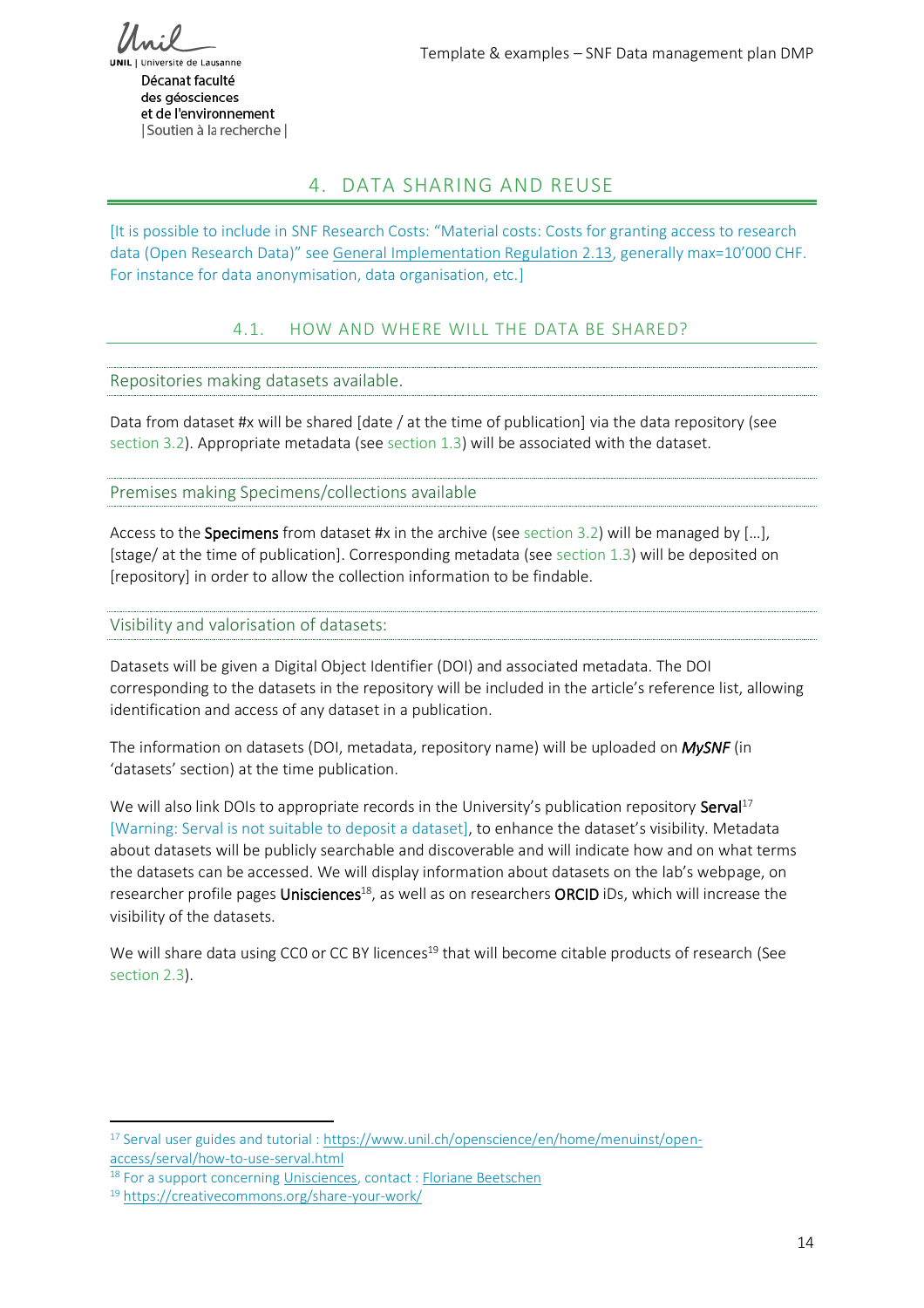niversité de Lausanne Décanat faculté des géosciences et de l'environnement Soutien à la recherche |

### <span id="page-14-0"></span>4.2. ARE THERE ANY NECESSARY LIMITATIONS TO PROTECT SENSITIVE DATA?

### [Examples of answers (see als[o 2.1\)](#page-7-1) :]

This project will not produce sensitive human personal data and will not necessitate specific limitations on data sharing. We do not anticipate that this study will generate patentable data or proprietary data that would need protection.

We will restrict data sharing only in cases of concern related to commercial and patenting issues. Except for this, we will share data as widely as possible using Creative Commons licences.

Not all social data will be published. Some interview and observation notes are highly contextual, potentially sensitive, and not appropriate to release. Data deemed highly sensitive and/or confidential will be preserved yet not shared.

Because the survey dataset #x contains **sensitive data**, and the anonymisation is not possible [possibly explain], data will be made available only upon request via [\[FORS,](https://forscenter.ch/) [beQuali,](https://bequali.fr/fr/propos/) [SwissUbase\]](https://info.swissubase.ch/). The sensitive nature of these data will require that the data be released through a restricted use contract, to which each respondent will give explicit consent.

Because the dataset #x is confidential and of stakeholders' requirements [explain], the data will be preserved (See sectio[n 3.2\)](#page-12-0) but not shared.

# <span id="page-14-1"></span>4.3. ALL DIGITAL REPOSITORIES I WILL CHOOSE ARE CONFORM TO THE FAIR DATA PRINCIPLES

Yes

# <span id="page-14-2"></span>4.4. I WILL CHOOSE DIGITAL REPOSITORIES MAINTAINED BY A NON-PROFIT ORGANISATION

Yes